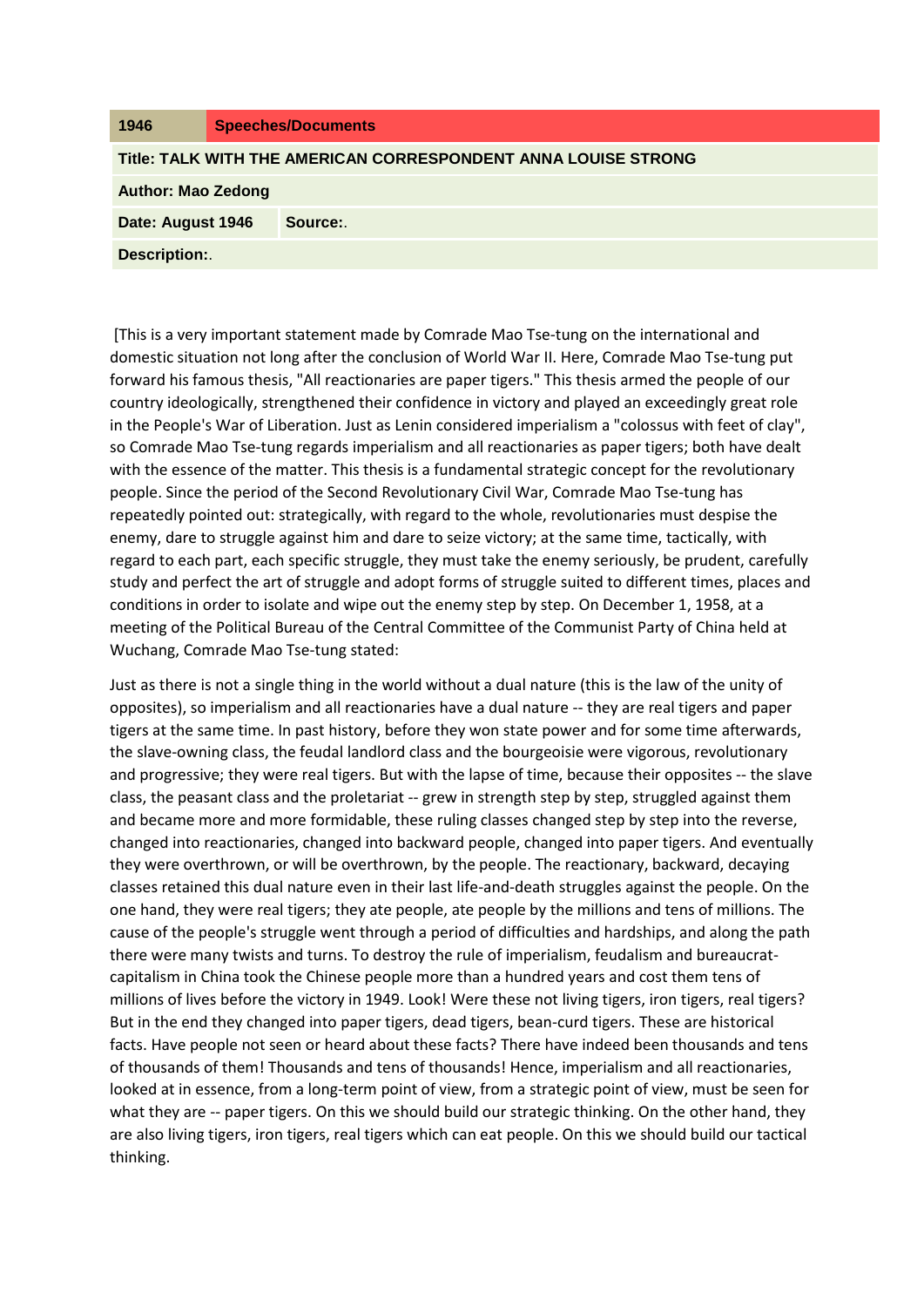For the necessity of despising the enemy strategically and taking full account of him tactically, see "Strategic Problems of China's Revolutionary War", Chapter 5, Section 6, Selected Works of Mao Tsetung, Vol. I, and "On Some Important the Party's Present Policy", Section I, pp. 181-82 of this volume.]

Strong: Do you think there is hope for a political, a peaceful settlement of China's problems in the near future?

Mao: That depends on the attitude of the U.S. government. If the American people stay the hands of the American reactionaries who are helping Chiang Kai-shek fight the civil war, there is hope for peace.

Strong: Suppose the United States gives Chiang Kai-shek no help, besides that already given, [1] how long can Chiang Kai-shek keep on fighting?

Mao: More than a year.

Strong: Can Chiang Kai-shek keep on that long, economically?

Mao: He can.

Strong: What if the United States makes it clear that it will give Chiang Kai-shek no more help from now on?

Mao: There is no sign yet that the U.S. government and Chiang Kai-shek have any desire to stop the war within a short time.

Strong: How long can the Communist Party keep on?

Mao: As far as our own desire is concerned, we don't want to fight even for a single day. But if circumstances force us to fight, we can fight to the finish.

Strong: If the American people ask why the Communist Party is fighting, what should I reply?

Mao: Because Chiang Kai-shek is out to slaughter the Chinese people, and if the people want to survive they have to defend themselves. This the American people can understand.

Strong: What do you think of the possibility of the United States starting a war against the Soviet Union?

Mao: There are two aspects to the propaganda about an anti-Soviet war. On the one hand, U.S. imperialism is indeed preparing a war against the Soviet Union; the current propaganda about an anti-Soviet war, as well as other anti-Soviet propaganda, is political preparation for such a war. On the other hand, this propaganda is a smoke-screen put up by the U.S. reactionaries to cover many actual contradictions immediately confronting U.S. imperialism. These are the contradictions between the U.S. reactionaries and the American people and the contradictions of U.S. imperialism with other capitalist countries and with the colonial and semi-colonial countries. At present, the actual significance of the U.S. slogan of waging an anti-Soviet war is the oppression of the American people and the expansion of the U.S. forces of aggression in the rest of the capitalist world. As you know, both Hitler and his partners, the Japanese warlords, used anti-Soviet slogans for a long time as a pretext for enslavement of the people at home and aggression against other countries. Now the U.S. reactionaries are acting in exactly the same way.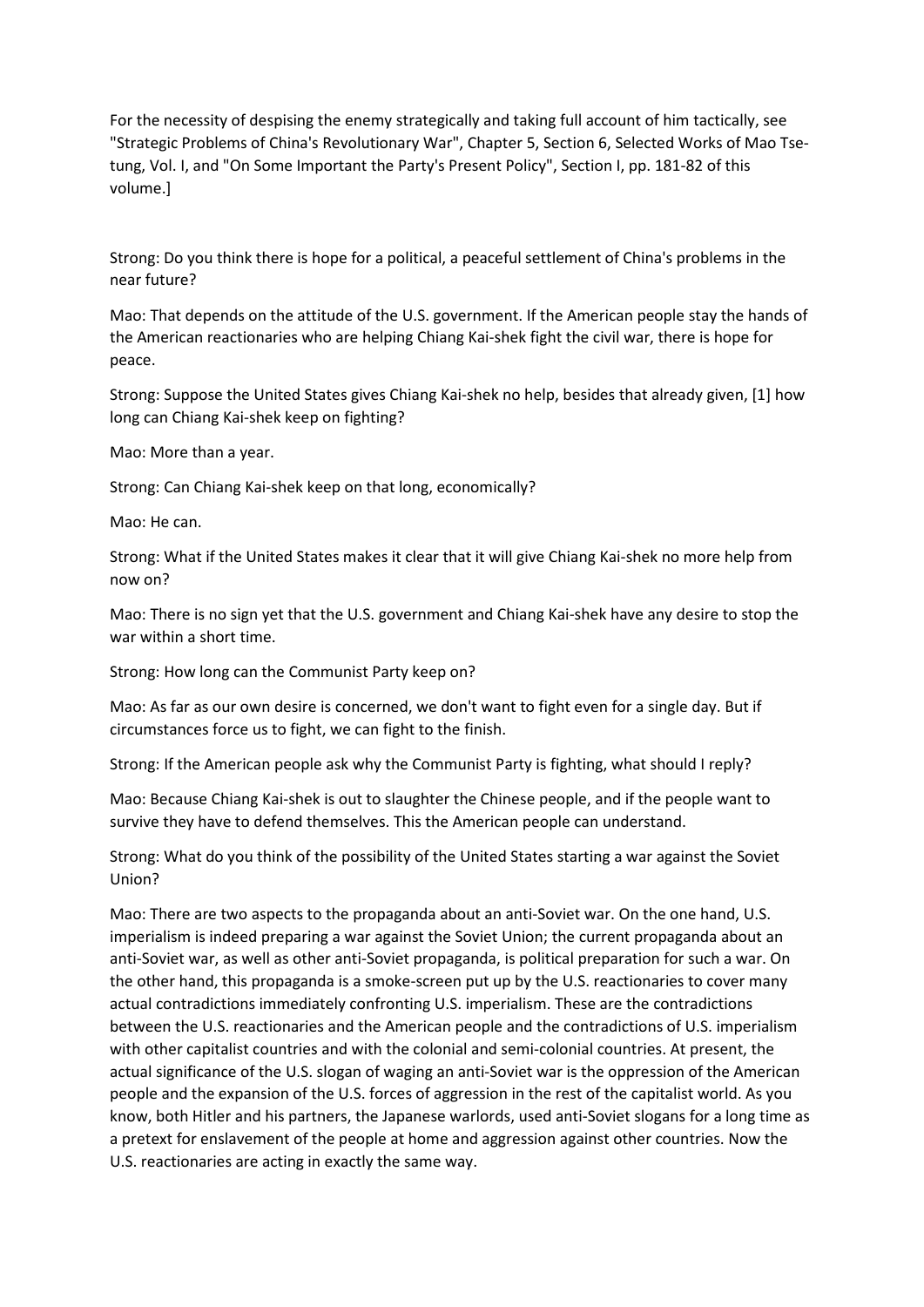To start a war, the U.S. reactionaries must first attack the American people. They are already attacking the American people - oppressing the workers and democratic circles in the United States politically and economically and preparing to impose fascism there. The people of the United States should stand up and resist the attacks of the U.S. reactionaries. I believe they will.

The United States and the Soviet Union are separated by a vast zone which includes many capitalist, colonial and semi-colonial countries in Europe, Asia and Africa. Before the U.S. reactionaries have subjugated these countries, an attack on the Soviet Union is out of the question. In the Pacific the United States now controls areas larger than all the former British spheres of influence there put together; it controls Japan, that part of China under Kuomintang rule, half of Korea, and the South Pacific. It has long controlled Central and South America. It seeks also to control the whole of the British Empire and Western Europe. Using various pretexts, the United States is making large-scale military arrangements and setting up military bases in many countries. The U.S. reactionaries say that the military bases they have set up and are preparing to set up all over the world are aimed against the Soviet Union. True, these military bases are directed against the Soviet Union. At present, however, it is not the Soviet Union but the countries in which these military bases are located that are the first to suffer U.S. aggression. I believe it won't be long before these countries come to realize who is really oppressing them, the Soviet Union or the United States. The day will come when the U.S. reactionaries find themselves opposed by the people of the whole world.

Of course, I do not mean to say that the U.S. reactionaries have no intention of attacking the Soviet Union. The Soviet Union is a defender of world peace and a powerful factor preventing the domination of the world by the U.S. reactionaries. Because of the existence of the Soviet Union, it is absolutely impossible for the reactionaries in the United States and the world to realize their ambitions. That is why the U.S. reactionaries rabidly hate the Soviet Union and actually dream of destroying this socialist state. But the fact that the U.S. reactionaries are now trumpeting so loudly about a U.S.-Soviet war and creating a foul atmosphere, so soon after the end of World War II, compels us to take a look at their real aims. It turns out that under the cover of anti-Soviet slogans they are frantically attacking the workers and democratic circles in the United States and turning all the countries which are the targets of U.S. external expansion into U.S. dependencies. I think the American people and the peoples of all countries menaced by U.S. aggression should unite and struggle against the attacks of the U.S. reactionaries and their running dogs in these countries. Only by victory in this struggle can a third world war be avoided; otherwise it is unavoidable.

Strong: That is very clear. But suppose the United States uses the atom bomb? Suppose the United States bombs the Soviet Union from its bases in Iceland, Okinawa and China?

Mao: The atom bomb is a paper tiger which the U.S. reactionaries use to scare people. It looks terrible, but in fact it isn't. Of course, the atom bomb is a weapon of mass slaughter, but the outcome of a war is decided by the people, not by one or two new types of weapon.

All reactionaries are paper tigers. In appearance, the reactionaries are terrifying, but in reality they are not so powerful. From a long-term point of view, it is not the reactionaries but the people who are really powerful. In Russia, before the February Revolution in 1917, which side was really strong? On the surface the tsar was strong but he was swept away by a single gust of wind in the February Revolution. In the final analysis, the strength in Russia was on the side of the Soviets of Workers, Peasants and Soldiers. The tsar was just a paper tiger. Wasn't Hitler once considered very strong? But history proved that he was a paper tiger. So was Mussolini, so was Japanese imperialism. On the